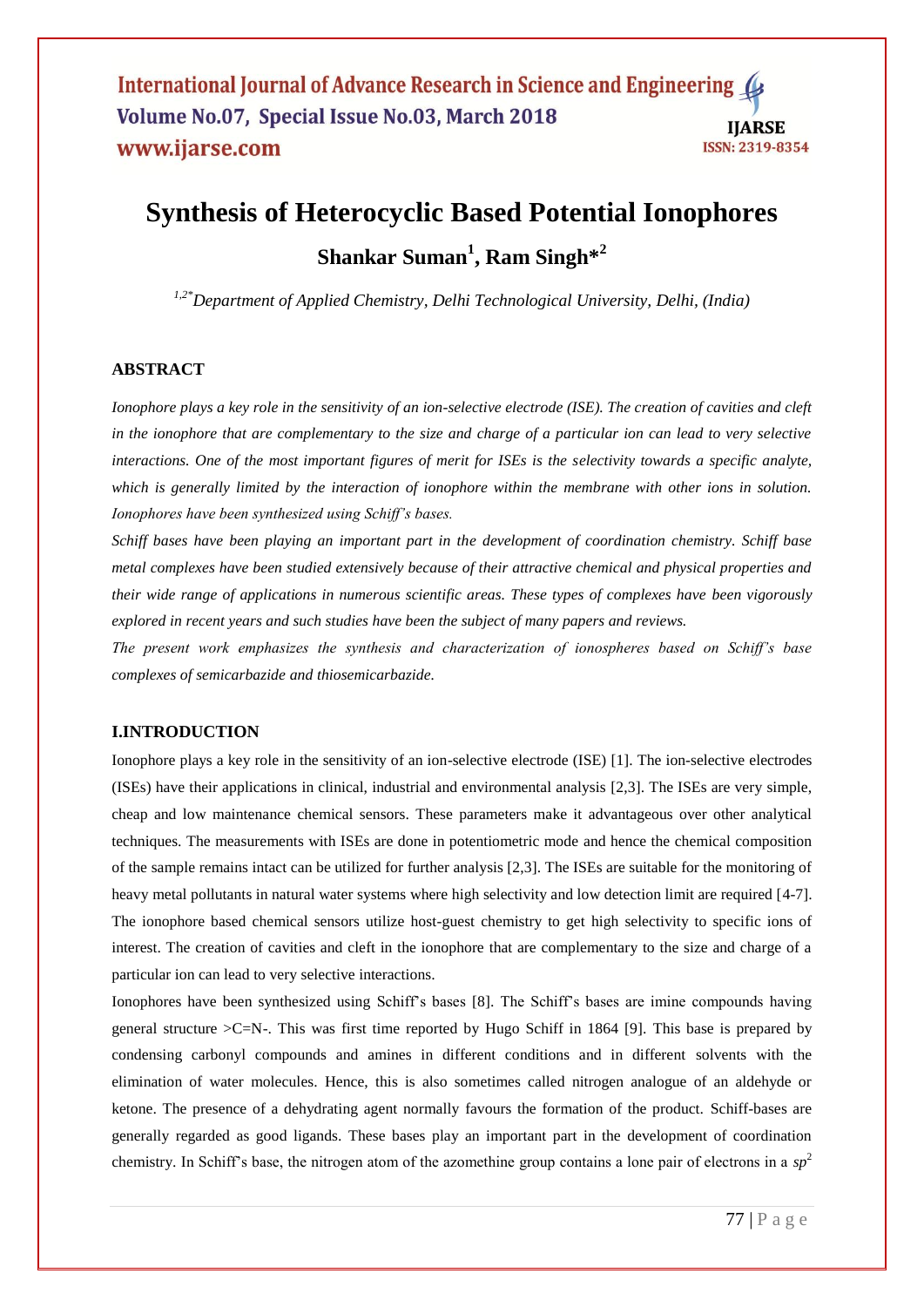# International Journal of Advance Research in Science and Engineering Volume No.07, Special Issue No.03, March 2018 **IIARSE** www.ijarse.com **ISSN: 2319-8354**

hybridized orbital which facilitates its chelating ability. Schiff base metal complexes have been widely studied due to their attractive chemical and physical properties and wide range of applications in numerous scientific areas [10-16]. These types of complexes have been vigorously explored in recent years and such studies have been the subject of many papers and reviews. The metal complexes of the Schiff bases are prepared by reacting metal salts with Schiff base ligands under suitable reaction conditions. Few applications of Schiff base metal complexes are:

**(i)** *As electroluminescent materials***:** Organic electroluminescent (EL) devices are useful in flat-panel displays [17]. The principle was based on employing a multilayer device structure containing an emitting layer and a carrier transport layer of suitable organic materials. The three major categories of materials applied in the fabrication of organic EL devices are organic dyes, chelate metal complexes and polymers. Out of the three, chelate metal complexes having high-luminance blue emitting nature find use as materials for red, green, and blue (RGB) emission [17].

**(ii)** *In non-linear optical devices***:** Nonlinear optics (NLO) deals with the interactions of applied electromagnetic fields with various materials. This interaction generates new electromagnetic fields with change in frequency, phase, or other physical properties. This types of materials are able to manipulate photonic signals efficiently are useful in optical communication, optical computing, and dynamic image processing [18-22].

(iii) In electrochemical sensors: Schiff bases have been used as carriers in the preparation of potentiometric sensors for determining cations and anions [23-31]. The metal-Schiff base complex has been used in the fabrication of chloride PVC-based membrane sensor [32].

**(iv)** *In medicinal chemistry***:** Many Schiff bases are known to be medicinally important and used to design medicinal compounds [33-36]. However, the metal-Schiff base complexes showed either increase or decrease in their efficiency towards biological evaluations [37-39].

The selectivity of ISE is an important parameter and describes the ability of the electrode to differentiate between different types of ions. The selectivity coefficients are usually determined by two methods: separate solution method (SSM) and fixed interference method (FIM) [15]. Both are based on the Nikolsky–Eisenman equation and require close to Nernstain slopes for primary and interfering ions [40-42].

# **II.EXPERIMENTAL SECTION**

All the chemicals used in the synthesis were purchased from reputed companies and used as received. Thinlayer chromatography was used to monitor reaction progress. Compounds were purified by crystallization. Melting points were determined on a melting point apparatus and are uncorrected. IR (KBr) spectra were recorded using Perkin-Elmer FTIR spectrophotometer and the values are expressed in cm<sup>-1</sup>. The <sup>1</sup>H NMR spectra were recorded on Bruker Spectrospin spectrometer at 300 MHz using TMS as an internal standard. The chemical shift values are recorded on  $\delta$  scale and the coupling constants (J) are in Hz.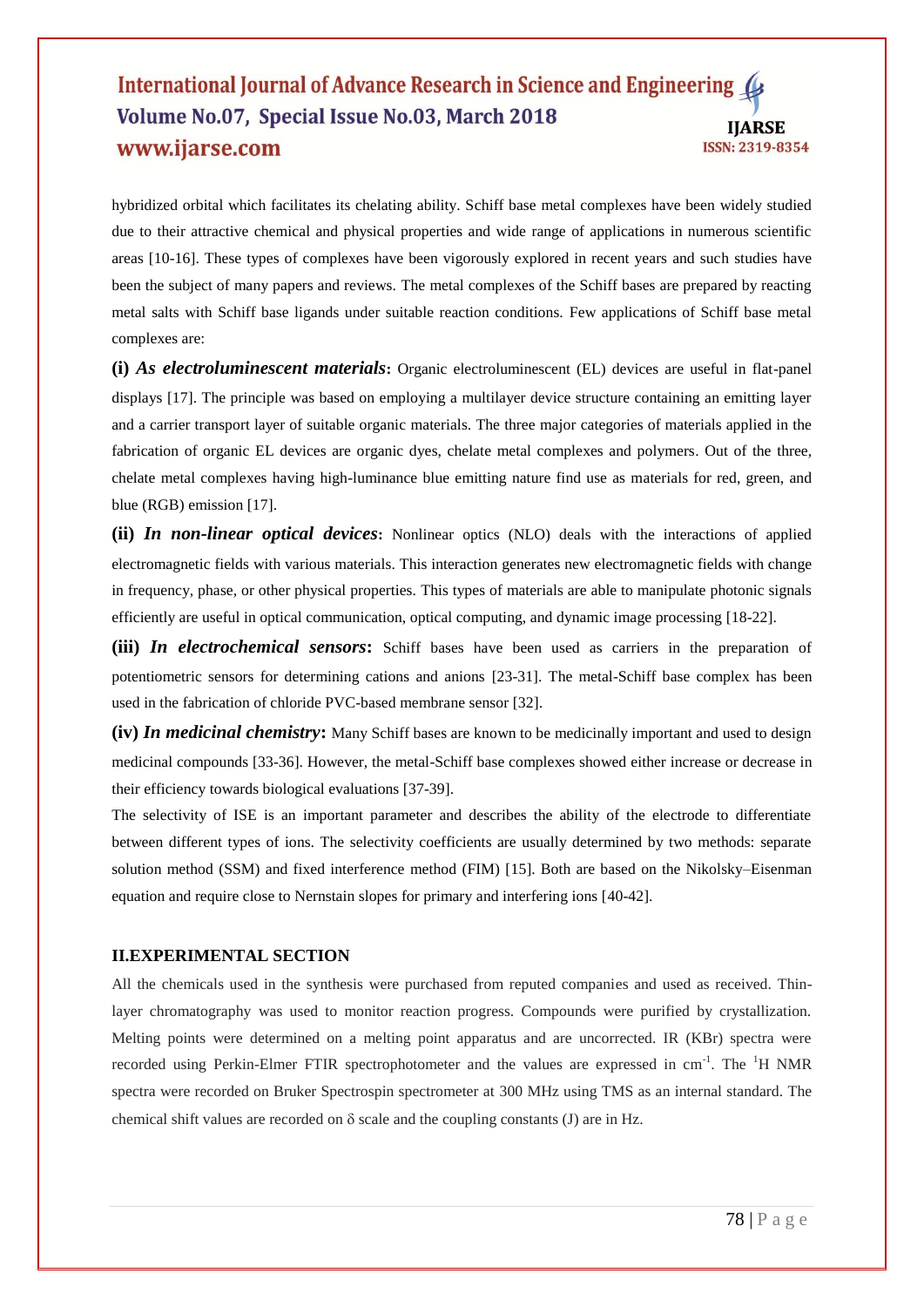## International Journal of Advance Research in Science and Engineering Volume No.07, Special Issue No.03, March 2018 **IIARSE** www.ijarse.com **ISSN: 2319-8354**

**Synthesis of Schiff Base (3):** The carbonyl compound (1 mmol) was dissolved in minimum amount of ethanol. The equimolar amount of semicarbazide (1 mmol) was dissolved in water. Both the solution was mixed and sodium acetate (1 mmol) was added in it. The reaction mixture was initially cooled in ice cooled water. A yellow brown precipitate was formed. The solution was further heated at 40°C for 2 hr. The reaction mixture was cooled to room temperature. A yellow brown solid precipitated out. The solution was filtered and solid was washed with ethanol and dried over  $P_2O_5$ . The ligands were re-crystallized from benzene.

**Copper complex of 3a:** A hot ethanolic solution of **3a** (1 mmol) was mixed with an ethanolic solution of copper nitrate in the molar ratio of 2:1. The solution was made slightly basic with a drop of ammonium hydroxide. Instantly a greenish precipitate was formed. The mixture was refluxed for 2 hours at  $40^{\circ}$  C. On cooling the contents the brown coloured compound separated out. The same was filtered, washed with 50% ethanol, recrystallized in ethanol and dried in vacuum.

 $CuNO<sub>3</sub> + 23a \rightarrow [Cu(3a)<sub>2</sub>]$ FT-IR (KBr) cm<sup>-1</sup>: (NH<sub>2</sub>)3329; (CH) 2942; (C=N) 1589; (C=O) 1725; (C-S-C) 657  $CuNO<sub>3</sub> + 23b \rightarrow [Cu(3b)<sub>2</sub>]$ FT-IR (KBr) cm<sup>-1</sup>: (NH<sub>2</sub>) 3705; (NH) 3422; (C=N) 1534; (C=S) 824; (C-S-C) 710

**Preparation of Electrodes**. A mixture of Cu-L ionophore (2 mg), powdered PVC (35 mg), and plasticizer (50 mg) was taken in 3 mL of THF. The resulting clear mixture was evaporated slowly to obtain an oily concentrated mixture. A Pyrex tube (5-mm O.D.) was then dipped into the mixture for ∼20 s to get a nontransparent membrane on it. The tube was then pulled out from the mixture and kept at room temperature for ~2 h. The tube was then filled with an internal solution of sodium sulphate (Na<sub>2</sub>SO<sub>4</sub>) (1.0 × 10<sup>-3</sup> M). The electrode was finally conditioned for 48 h by soaking in a sodium sulfate solution  $(1.0 \times 10^{-2}$  M). A silver/silver chloride electrode was used as the internal reference electrode.

**EMF Measurements**. The EMF measurement with the polymeric membrane electrodes will be carried out with the following cell assemblies:

 $Ag-AgCl$  | KCl (3 M) | internal solution,  $1.0 \times 10^{-3}$  M Na<sub>2</sub>SO<sub>4</sub> | PVC membrane | test solution | Hg-Hg<sub>2</sub>Cl<sub>2</sub>, KCl (satd)

#### **III.RESULTS AND DISCUSSION**

Schiff's base ligands are potential ionophore for heavy metal ions in the PVC membrane electrodes. This is due to its excellent metal-binding capacity. The Schiff's base is easily prepared from carbonyl compound and amine or aniline derivatives. In present case, carbonyl compounds **1** was dissolved in minimum amount of ethanol and equimolar amount of semicarbazide was dissolved in water and was mixed. Further, sodium acetate was added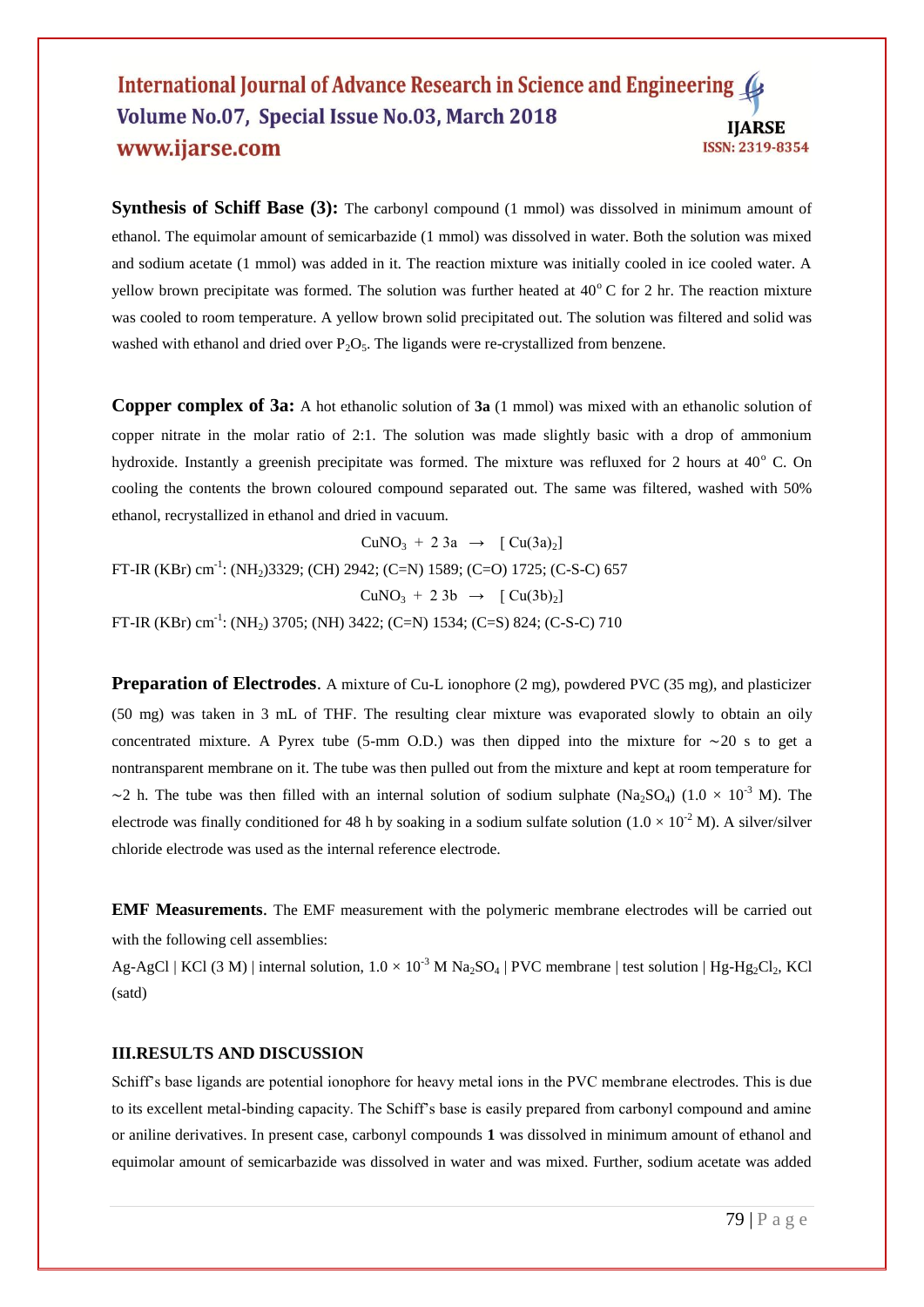# International Journal of Advance Research in Science and Engineering Volume No.07, Special Issue No.03, March 2018 **IIARSE** www.ijarse.com **ISSN: 2319-8354**

in it. The reaction mixture was initially cooled in ice cooled water. A yellow brown precipitate of the product was formed which was re-crystallized from benzene (Scheme 1).



**Scheme 1**: Synthesis of Schiff's base Ligand

The copper complexes of the synthesized ligand were prepared by mixing a hot ethanolic solution of **3a** with an ethanolic solution of copper nitrate in the molar ratio of 2:1. The solution was made slightly basic with a drop of ammonium hydroxide. Instantly a greenish precipitate was formed. The mixture was refluxed for 2 hours at 40<sup>o</sup> C. On cooling the contents the brown coloured compound separated out. The analytical data of the complexes and ligands were consistent with the structure. The complexes have been stable at the room temperature. The prepared complexes were further used for the preparation of electrodes having PVC membrane. The other spectroscopic data and potentiometric measurements are under progress.

# **IV.CONCLUSION**

We have synthesized Schiff's base using methyl-2-thienyl ketone and methyl-2-furyl ketone and semicarbazide and thiosemicarbazide. The prepared ligands were complexed with copper nitrate and used for the preparation of electrode. In the preliminary experiments, we found that the plasticized PVC based membranes containing Cu-L as a ionophore, generated stable potentials in solutions containing the sulfate ion. The membranes revealed remarkable selectivity for  $SO_4^2$ . The detail studies are in progress.

## **REFERENCES**

- [1.] A. Homafar, F. Maleki, Z. Abbasi, Energy and Environmental Engineering, 1 (2013) 99-104.
- [2.] E. Bakker, P. Buhlmann, E. Pretsch, Chem. Rev. 97 (1997) 3083–3132.
- [3.] P. Buhlmann, E. Pretsch, E. Bakker, Chem. Rev. 98 (1998) 1593–1687.
- [4.] D.R. Lynam, L. Piantanida, J.F. Cole, Environmental Lead, Academic Press, New York, 1981.
- [5.] T. Sokalski, A. Ceresa, T. Zwickl, E. Pretsch, J. Am. Chem. Soc. 119 (1997) 11347–11348.
- [6.] T. Sokalski, A. Ceresa, M. Fibbioli, T. Zwickl, E. Bakker, E. Pretsch, Anal. Chem. 71 (1999) 1210–1214.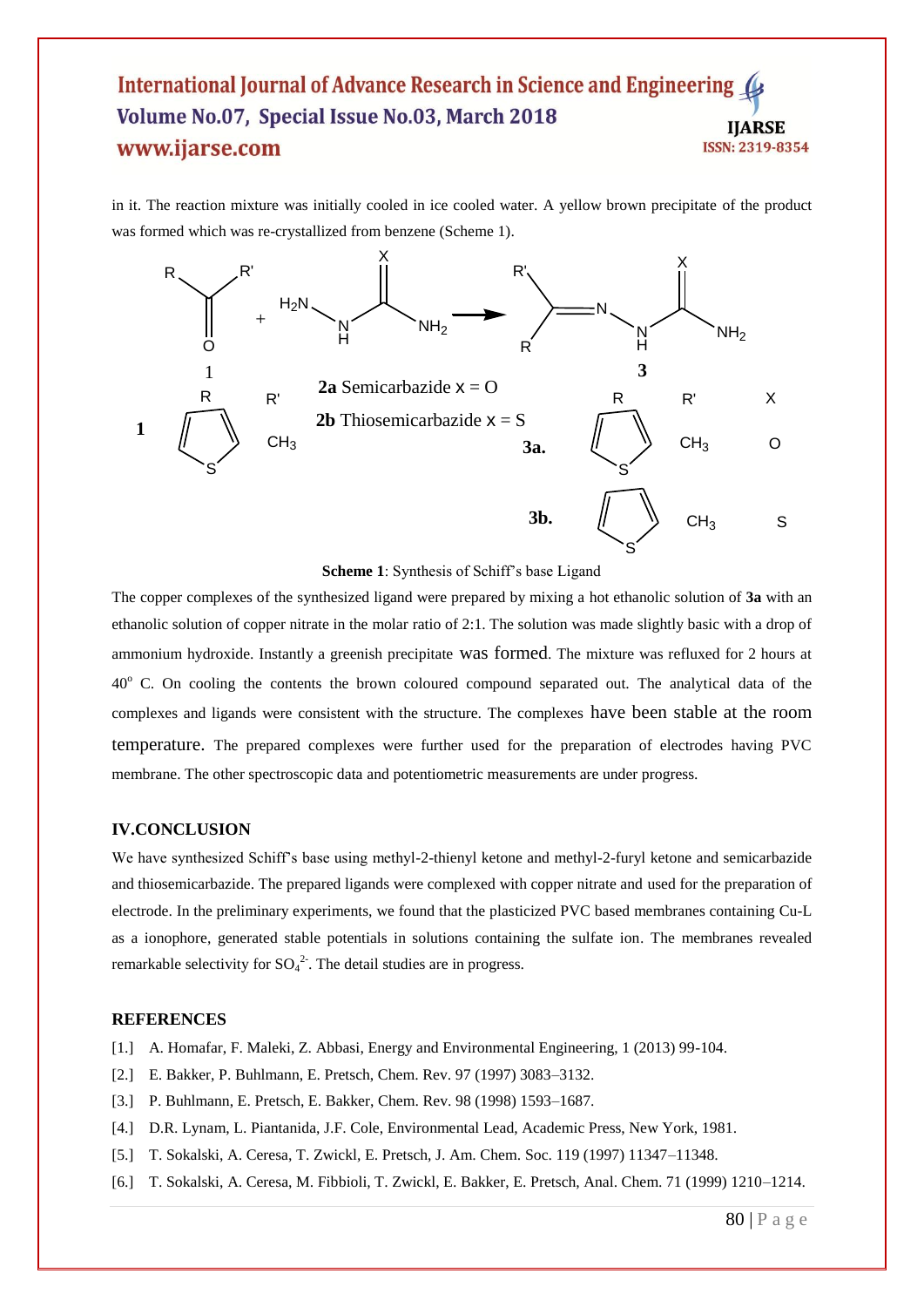# International Journal of Advance Research in Science and Engineering Volume No.07, Special Issue No.03, March 2018 **IJARSE** www.ijarse.com **ISSN: 2319-8354**

- [7.] T. Sokalski, T. Zwickl, E. Bakker, E. Pretsch, Anal. Chem. 71 (1999) 1204–1209.
- [8.] A.K. Singh, V.K. Gupta, B. Gupta, Analytica Chimica Acta, 585 (2007) 171–178.
- [9.] H. Schiff, Annalen, 131 (1864) 118.
- [10.] P.A. Vigato, S. Tamburini, Coordination Chemistry Reviews, 248 (2004) 1717–2128.
- [11.] N.E. Borisova, M.D. Reshetova, Y.A. Ustynyuk. Chemical Reviews, 107 (2007) 46-79.
- [12.] P.G Cozzi, Chemical Society Reviews, 33 (2004) 410-421.
- [13.] M. Kojima, H. Taguchi, M. Tsuchimoto, K. Nakajima, Coordination Chemistry Reviews 237 (2003) 183- 196.
- [14.] J. Costamagna, J. Vargas, R. Latorre, A. Alvarado, G. Mena, Coordination Chemistry Reviews, 119 (1992) 67-88
- [15.] A. Syamal, M.R. Maurya, Coordination Chemistry Reviews, 95 (1989) 183-238
- [16.] K. C. Gupta and A. K. Sutar, Coord. Chem. Rev., 2008, 252, 1420.
- [17.] C.W. Tang, S.A. VanSlyke, Applied Physics Letters, 51 (1987) 913-915.
- [18.] D.R. Kanis, M.A. Ratner, T.J. Marks, Chemical Reviews 94 (1994) 195-242.
- [19.] L.R. Dalton, A.W. Harper, R. Ghosn, W.H. Steier, M. Ziari, H. Fetterman, Y. Shi, R.V. Mustacich, A.K.Y. Jen, K.J. Shea, Chemistry of Materials, 7 (1995) 1060-1081.
- [20.] R.G. Benning, Journal of Material Chemistry, 5 (1995) 365-378.
- [21.] S.R. Marder, D.N. Beratan, L.T. Cheng, Science, 252 (1991) 103-106.
- [22.] T. Verbiest, S. Houbrechts, M. Kauranen, K. Clays, A. Persoons, Journal of Material Chemistry, 7 (1997) 2175-2189.
- [23.] T. Shamspur, I. Sheikhshoaie, M.H. Mashhadizadeh, Journal of Analytical Atomic Spectrometry, 20 (2005) 476-478.
- [24.] S. Sadeghi, M. Eslahi, M.A. Naseri, H. Naeimi, H. Sharghi, A. Shameli, Electroanalysis, 15 (2003) 1327- 1333.
- [25.] M. H. Mashhadizadeh, I. Sheikhshoaei, S. Saeid-Nia, Sensors and Actuators B chemical, 94, (2003) 241- 246.
- [26.] R. K. Mahajan, I. Kaur, M. Kumar, Sensors and Actuators B chemical, 91 (2003) 26-31.
- [27.] M. H. Mashhadizadeh, I. Sheikhshoaei, Analytical and Bioanalytical Chemistry, 375, (2003) 51.
- [28.] L. P. Singh, J. M. Bhatnagar, Talanta, 64 (2004) 313-319.
- [29.] A.R. Fakhari, T.A. Raji, H. Naeimi, Sensors and Actuators B chemical, 104 (2005) 317-323.
- [30.] T. Jeong, H.K. Lee, D.C. Jeong, S. Jeon, Talanta, 65 (2005) 543-548.
- [31.] M.R. Ganjali, T. Poursaberi, M. Hosseini, M. Salavati-Niasari, M. Yousefi, M. Shamsipur, Analytical Sciences, 18 (2002) 289-292.
- [32.] M.R. Ganjali, M.R. Pourjavid, M. Rezapour, T. Poursaberi, A. Daftari, M. Salavati-Niasari, Electroanalysis, 16 (2004) 922-927.
- [33.] J. Patole, D. Shingnapurkar, S. Padhye, C Ratledge, Bioorganic & Medicinal Chemistry Letters, 16 (2006) 1514-1517.